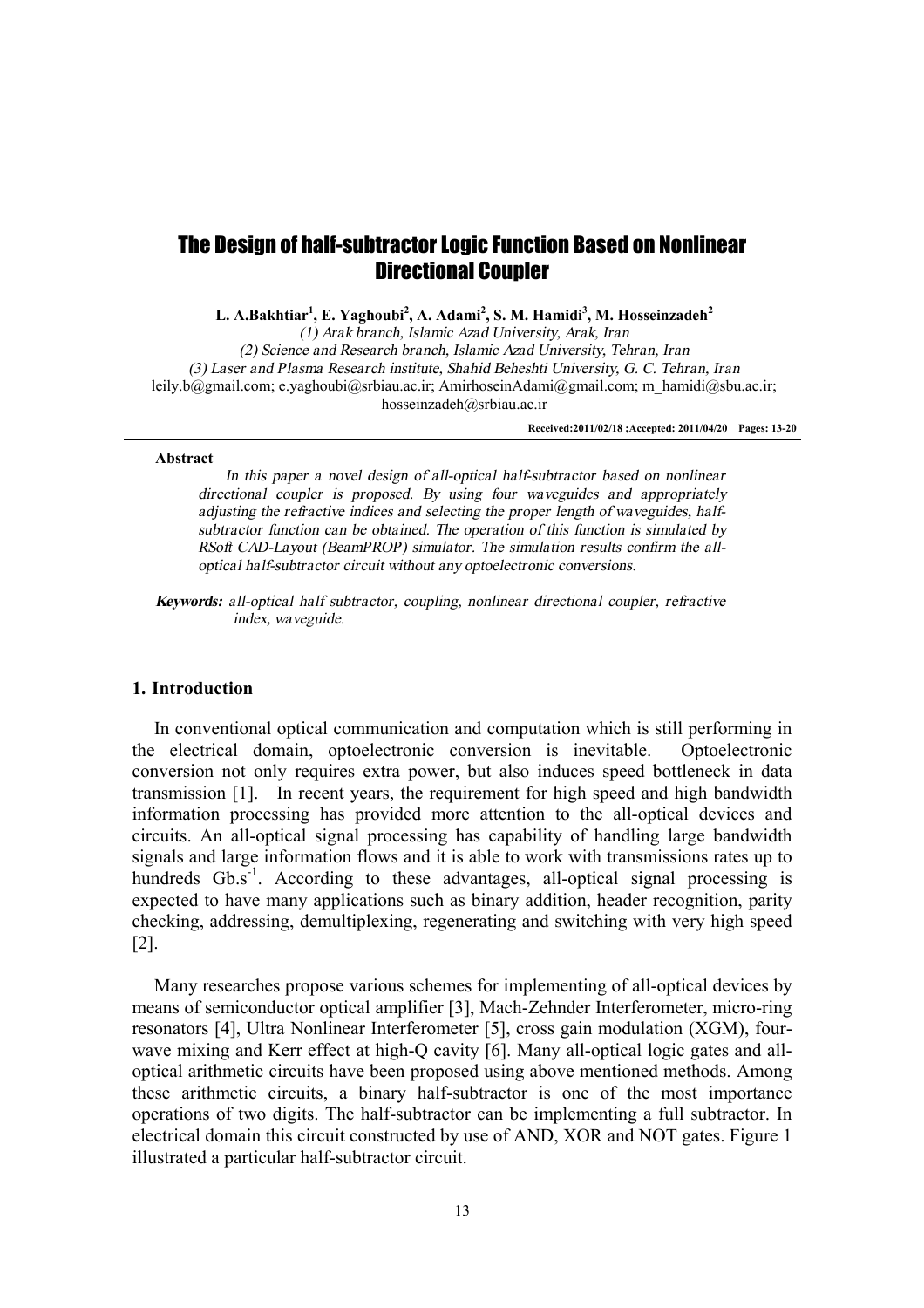

*Figure 1. Half-subtractor* 

All-optical half-subtractor reported in the literatures could be achieved with a Darkbright Soliton [7], Phase Encoding principle [8], PPLN waveguides [9, 10] and high-Q bacteriorhodopsin [11]. However, the searching of new techniques remain, in this paper we propose the operation of half-subtractor based on nonlinear directional coupler and use of linear and nonlinear mediums.

# **2. Design and Simulation Results**

#### *a. Basic Review of Half-Subtractor*

The half-subtractor is a combinational circuit which is used to perform subtraction of two bits (A-B). It has two inputs, A (minuend) and B (subtrahend) and two outputs D (difference) and B-OUT (borrow). The borrow bit is a '1' when subtraction '1' from '0' otherwise is '0'. The difference bit is '1' if either but not both inputs are '1' and is '0' if the inputs are both '0' or both '1'. The truth table of the half-subtractor function is shown in Table 1.

| Input |  | Output |              |
|-------|--|--------|--------------|
|       |  |        | <b>B-OUT</b> |
|       |  |        |              |
|       |  |        |              |
|       |  |        |              |
|       |  |        |              |

*Table 1. Truth table of half subtractor function* 

### *b. Coupled-Mode Theory*

In this section, nonlinear directional coupler theory is presented and discussed using mathematical principles. If two waveguides are sufficiently close each other, light beam can be coupled between the waveguides and total power or partial power can be exchanged between them. Figure 2 illustrated this state of coupled mode theory.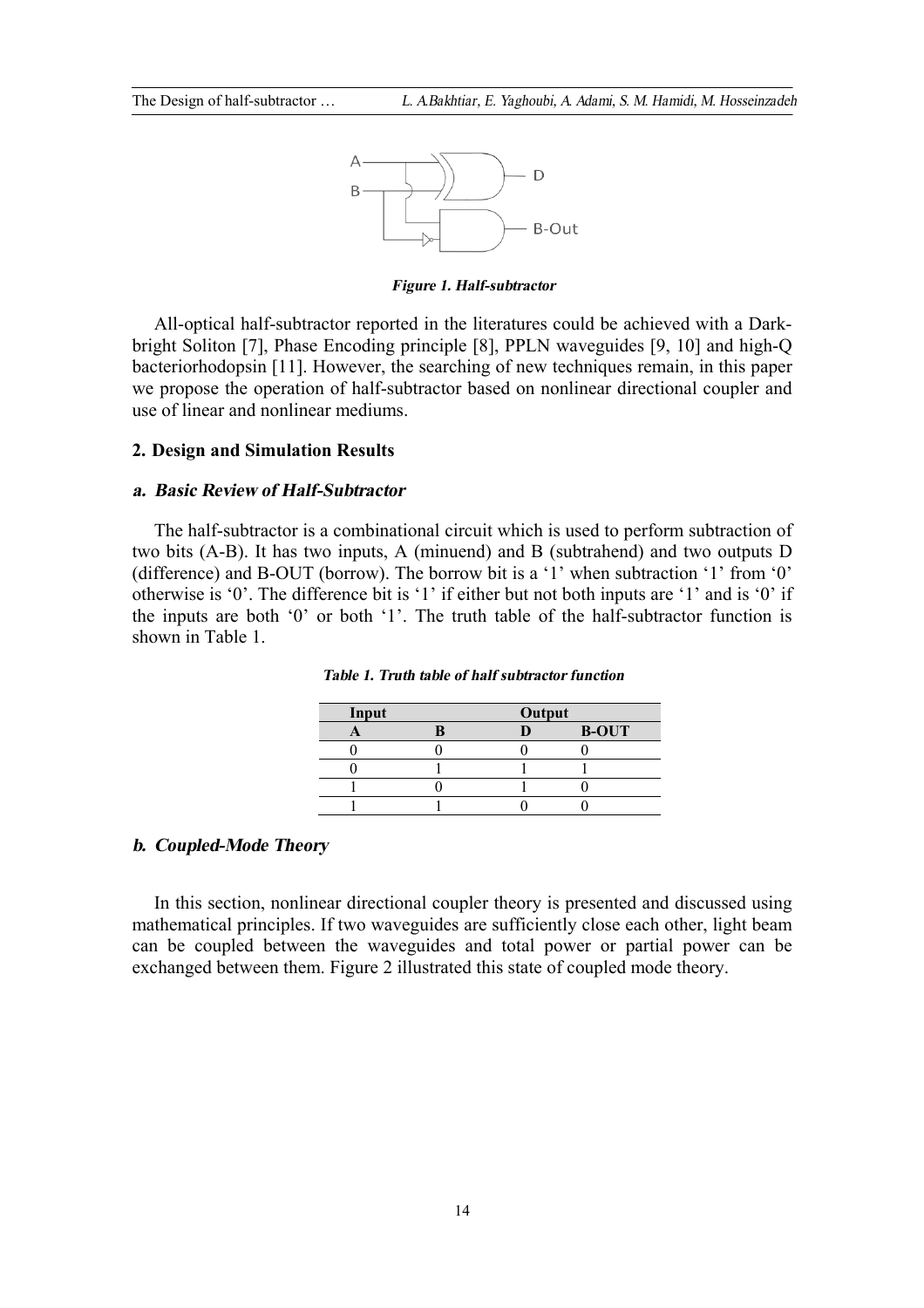

*Figure 2. Coupling between two waveguides* 

The coupled equations for the field amplitude in each waveguide can be derived as follows [12]:

$$
\frac{da_1}{dz} = -jk_{21} \exp(j\Delta\beta z)a_2(z)
$$
\n
$$
\frac{da_2}{dz} = -jk_{12} \exp(-j\Delta\beta z)a_1(z)
$$
\n(1)\n(2)

In the above equations,  $\Delta \beta = \beta_1 - \beta_2$  is the phase mismatch per unit length and  $a_1(z)$  and  $a_2(z)$  are amplitudes of the modes of waveguides 1 and 2 respectively, also  $k_{21}$ ,  $k_{12}$  are coupling coefficients in each waveguide (equations (3), (4)):

$$
k_{21} = \frac{1}{2} (n_2^2 - n^2) \frac{k_0^2}{\beta_1} \int_a^{a+d} u_1(y) u_2(y) dy
$$
 (3)

$$
k_{12} = \frac{1}{2} (n_1^2 - n^2) \frac{k_0^2}{\beta_2} \int_{-a-d}^{-a} u_2(y) u_1(y) dy
$$
 (4)

In which  $n_1$  and  $n_2$  are refractive indices embedded for each waveguide in a medium with refractive index n. A power transfer ratio is expressed as a  $P_2/P_1$ , which written as equation (5):

$$
\frac{P_2}{P_1} = \left(\frac{\pi}{2}\right)^2 \sin c^2 \left\{ \frac{1}{2} \left[ 1 + \left(\frac{\Delta \beta L_0}{\pi}\right)^2 \right]^{\frac{1}{2}} \right\} \tag{5}
$$

Where  $P_1$  and  $P_2$  are powers at the end of waveguides 1 and 2 respectively and  $L_0$  is coupling length. This term depends on the phase mismatch parameter,  $\Delta \beta L_0$ , so the power transfer ratio decreases with increasing in  $ΔβL<sub>0</sub>$  as shown in Figure 3.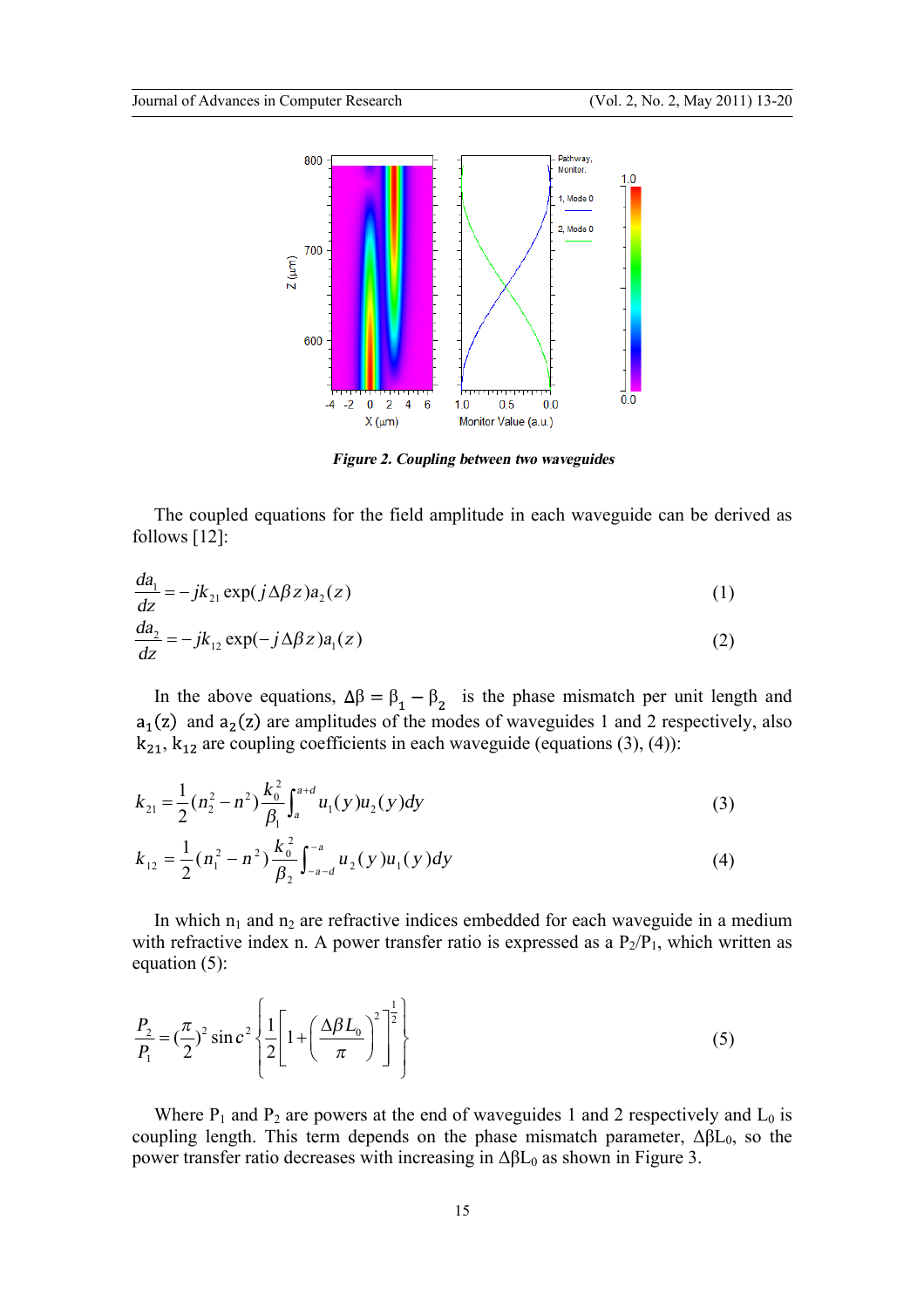

*Figure 3. Power transfer ratio vs. Phase mismatch* 

 In a Kerr-type material the refractive index, n, is described by the Kerr law,  $n=n_0+n_2$ I where  $n_0$  is the linear refractive index,  $n_2$  is the third-order nonlinear coefficient, and I is the field intensity.

#### *c. Operation Principles Of Half-Subtractor*

The proposed structure for an all-optical half-subtractor circuit is depicted in Figure 4. This scheme consists of four waveguides,  $(I_1, I_2)$  are input channels and  $(O_1, O_2)$  are output ports. The value of refractive indices is shown in Table 2. In fact the refractive index of linear mediums set to this value by the aid of equivalent layers theory [13] and the used material for input channels is polydiacetylene PTS with  $n_0 = 1.66$  that have the kerr nonlinearity about  $2 \times 10^{-4}$   $\mu$ m<sup>2</sup>/W [14].

| <b>Waveguides</b> | <b>Refractive Index</b> | <b>Behavior</b> |
|-------------------|-------------------------|-----------------|
|                   | 1.66                    | Nonlinear       |
|                   | 1.664                   | Nonlinear       |
|                   | 1.66                    | Linear          |
|                   | 664                     | Linear          |

*Table2. The value of refractive indices of waveguides* 

Actually, operation of the circuit is done based on changing the refractive index by applying optical input signals to the nonlinear waveguides. As the input power increases, the nonlinear contribution to the refractive index increases and the phase match between the input channels and their corresponding output will be destroyed. In this scheme 3Watt in power considered as logic one and no light in inputs considered as zero logic. In half-subtractor function the sequence of operands is considerable. The Boolean functions for the two outputs can be obtained directly from the truth table (Table 1) as:

 $D = A \oplus B$  $B - Out = \overline{A}$ 

 If the second operand greater than the first one, the borrow bit must be set, because of that we propose to inject the second operand to the both input channels.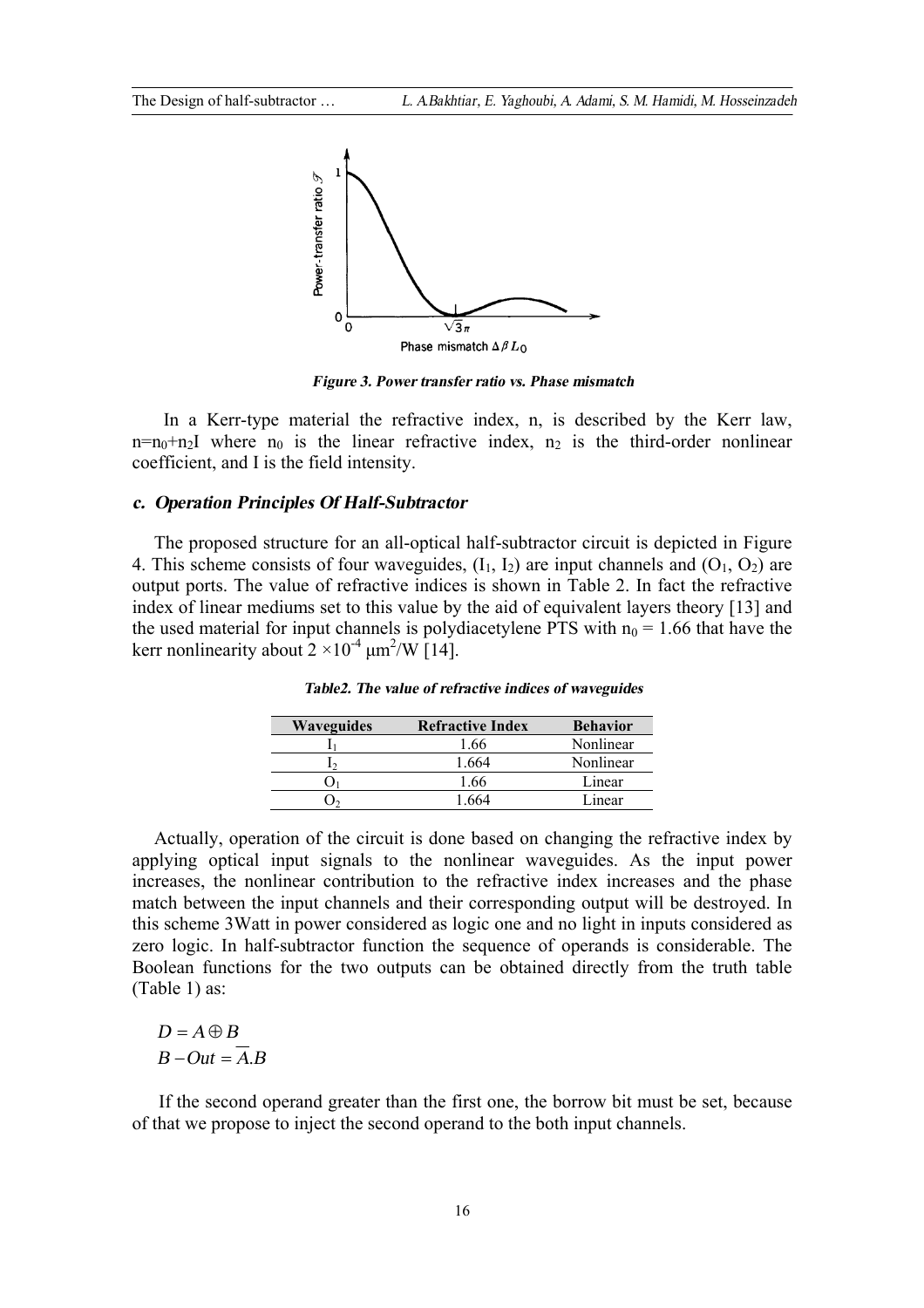

*Figure 4. Proposed structure for all optical half-subtractor* 

In first state, when there is no light in inputs, no signal emeregs from the output ports, D and B-out, obviosly. In the second state, when the value of subtrahend is logic one  $(B=1)$  and the minuend value is zero  $(A=0)$ , the beam with 3Watt in power is launched into the both input channels. Since the entrance power is insufficient, the refractive indices of input channels will not change significantly, therefore the input light will be coupled from  $I_1$  and  $I_2$  to the port D and B-out, respectivly (Figure 5).



*Figure 5. Output power of port O1 and O2 when (A=0 , B=1)* 

For the third state, only the minued is logic one  $(A=1)$  and the second operand is zero  $(B=0)$ . In this case I<sub>2</sub> channel is empty and the signal beam is launched to the I<sub>1</sub> channel. As well as first state, the power of the input is not sufficient to change the refractive index of input guide, hence the majority of the power will be coupled to  $O_1$  port and exit from D output. On the other hand the input power can not compensate the difference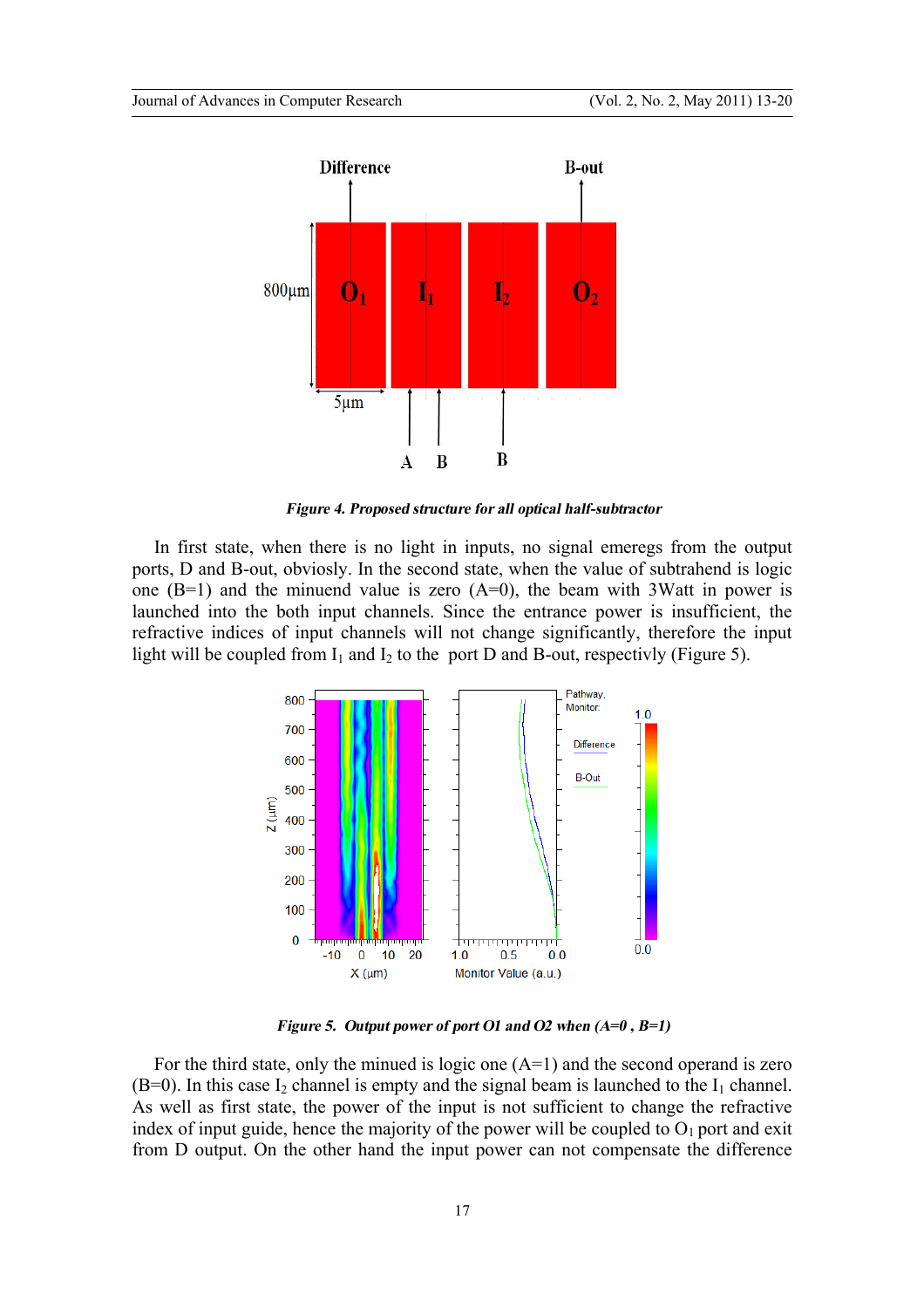between index profile of  $I_1$  and  $I_2$  guides. Therefore, the optical power is not transffered between the input channels and so, B-out port which shows borrow bit has no light. This situation reperesented by Figure 6.

In these two states when the incident power is low, it means that only one operand is logic one, no nonlinearities are excited and only linear coupling is present. Therefore, acoording to equation (5), the optical power can transport between input channels and output ports.



*Figure 6. Output power of port O1 and O2 when (A=1 , B=0)* 

For the case where both optical input signals are logic one  $(A=1)$  and  $B=1$ ), the signal with 6Watt power enters the  $I_1$  and 3Watt power is applied to  $I_2$ . For the nonlinear guides, when the input power is high enough the propagation constant mismatch  $(\Delta \beta)$  is so large that power do not exchange between the two adjacent guides. In this state, the input light with 6Watt in power is sufficiently intense to change the refractive index of  $I_1$  channel to such an extent that no light can transmit to the  $O_1$  port. At this time, the increment of the refractive index of  $I_1$  leads to transfer the percentage of light from  $I_1$  to  $I_2$ . This amount of power which disseminates to the  $I_2$  channel destroyed the equivalence of refractive indices between  $I_2$  and its corresponding output  $(O_2)$  thus, no power transfer occurs and there is no light will appear in the B-out. Figure 7 is a graph of this case.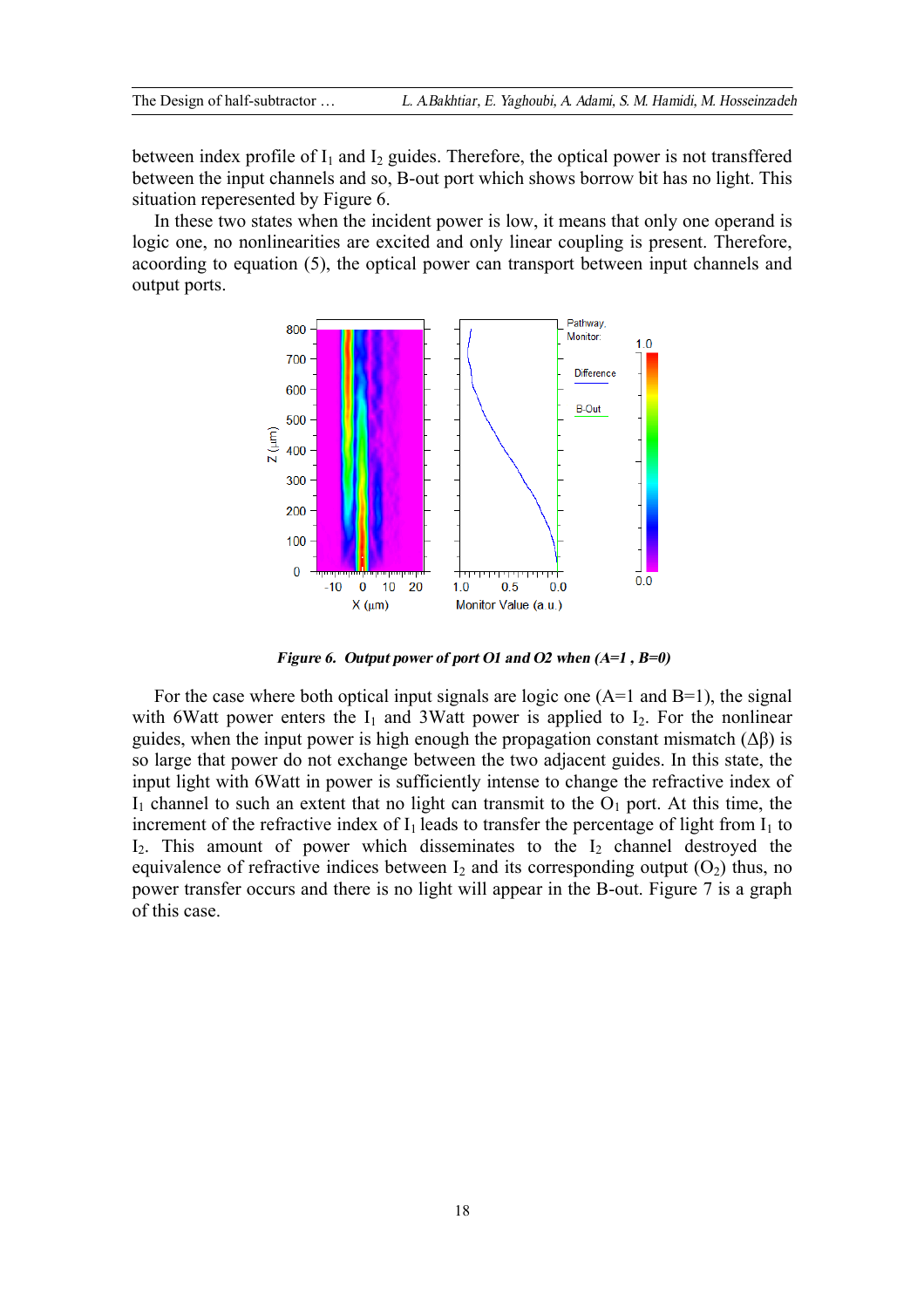

*Figure 7. Output power of port O1 and O2 when (A=1 , B=1)* 

The operation of this circuit is based on absence or presence of light in the output ports. However if the output optical signals could be managed in another fashion, cascading several optical logic of this circuit would be possible. For this aim we propose the use of SOA (Semiconductor Optical Amplifier) at the end of output ports to amplify power of output signals.

# **3. Conclusion**

This paper has proposed and simulated an all-optical half-subtractor function based on nonlinear directional coupler. This circuit is compact and potentially applicable for photonic integrated circuit. The operation speed of proposed scheme is faster than using the type of electrical in order to avoid inefficient optoelectronic conversion.

#### **References**

- 1. D. J. Blumenthal, "Photonic packet switching and optical label swapping," Opt. Net. Mag., pp. 1-12, November/December 2001.
- 2. A.P. Kabilan, X. S. Christina, P. E. Caroline. "Realization Of Optical Logic Gates Using Photonic Crystal". ICOP 2009-International Conference on Optics and Photonics Chandigarh,India,30 Oct.-1 Nov.2009.
- 3. Kyoung Sun Choi Young Min Jhon Deok Ha Woo Seok Lee Sun Ho Kim Jinwoo Park , "All-Optical OR And NOR Logic Gates In Single Format By Using Semiconductor Optical Amplifiers" Lasers And Electro-Optics - Pacific Rim, 2007. Cleo/Pacific Rim, 26-31 Aug. 2007.
- 4. Q. Xu and M. Lipson, "All-optical logic based on silicon micro-ring resonators". Optics Express, Vol. 15, Issue 3, pp. 924-929 (2007).
- 5. N. S. Patel, K. A. Rauschenbach, and K. L. Hall, "40-Gb/s Demultiplexing Using an Ultrafast Nonlinear Interferometer (UNIT)", IEEE Photonics Technology Letters, 8(12), 1695- 1697 (1996).
- 6. Y\_ Jin Jung, S\_ Lee, N\_ Park , "All-Optical 4-Bit Gray Code To Binary Coded Decimal Converter"\_Proc. Of Spie Vol. 6890, 68900s, (2008) Doi:10.1117/12.762429.